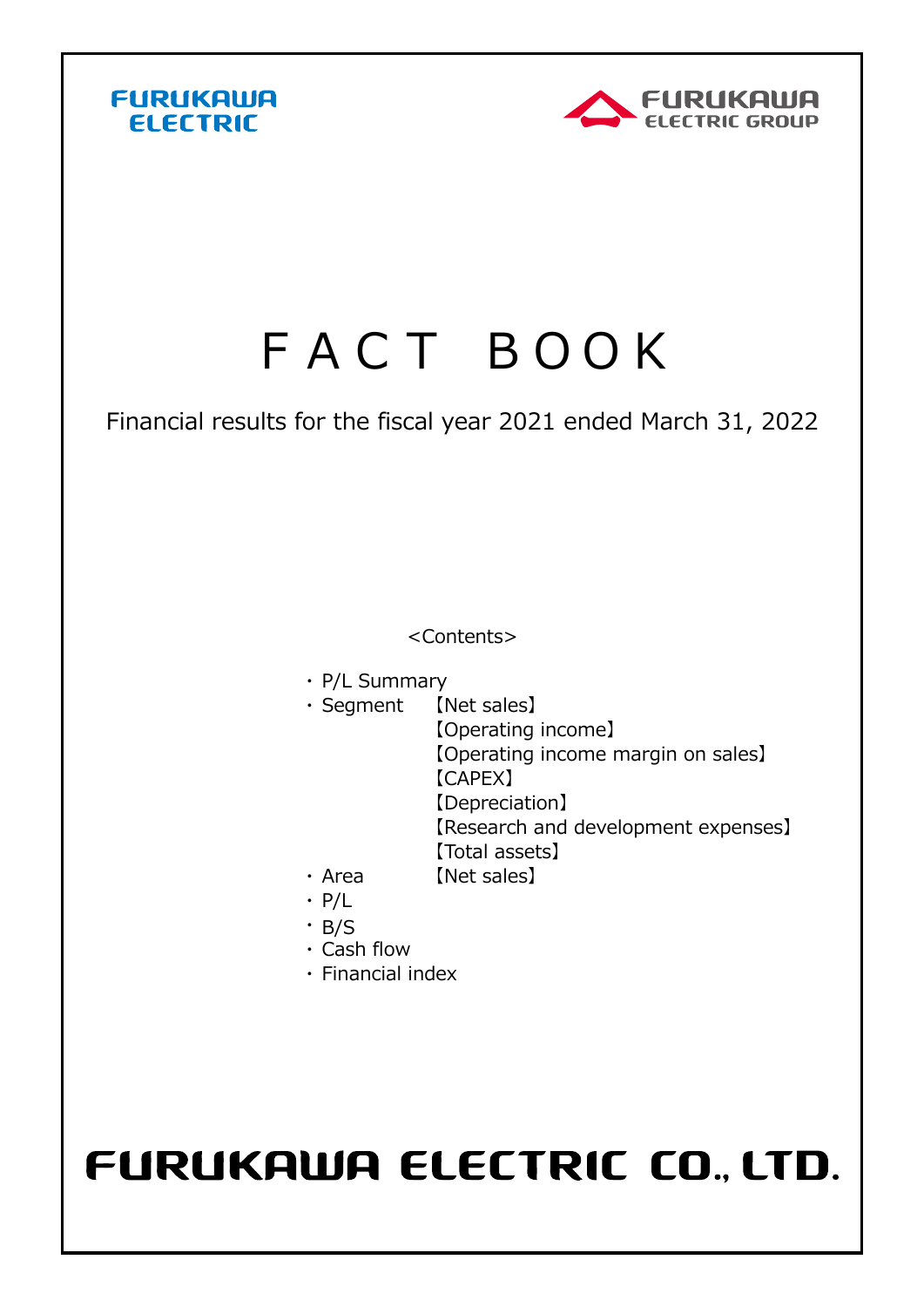|             |                                    |                                                                 |                  |                  |                  |                  |                  | (Figures are rounded down to the nearest one million yen) |                  |
|-------------|------------------------------------|-----------------------------------------------------------------|------------------|------------------|------------------|------------------|------------------|-----------------------------------------------------------|------------------|
| P/L Summary |                                    |                                                                 | FY2015           | FY2016           | FY2017           | FY2018           | FY2019           | FY2020                                                    | FY2021           |
|             |                                    | Net sales                                                       | 874,879          | 843,344          | 967,333          | 991,590          | 914,439          | 811,600                                                   | 930,496          |
|             |                                    | Operating income                                                | 27,116           | 38,623           | 44,804           | 40,842           | 23,565           | 8,429                                                     | 11,428           |
|             |                                    | Operating income margin on sales                                | 3.1%             | 4.6%             | 4.6%             | 4.1%             | 2.6%             | 1.0%                                                      | 1.2%             |
|             |                                    | Profit/Loss in equity method affiliates                         | $-5,684$         | 102              | 4,311            | 1,685            | 2,458            | $-893$                                                    | 9,045            |
|             |                                    | Other non-operating income/loss                                 | $-2,72$          | $-2,701$         | $-2,207$         | $-3,449$         | $-3,253$         | $-2,347$                                                  | $-807$           |
|             |                                    | Ordinary income                                                 | 18,710           | 36,024           | 46,908           | 39,078           | 22,771           | 5,189                                                     | 19,666           |
|             |                                    | Extraordinary profit                                            | 21,864           | 12,437           | 9,776            | 9,887            | 14,934           | 33,430                                                    | 9,580            |
|             |                                    | Extraordinary loss                                              | 19,193           | 20,496           | 16,219           | 13,208           | 6,953            | 17,303                                                    | 8,816            |
|             |                                    | Profit/Loss before income taxes                                 | 21,380           | 27,965           | 40,466           | 35,757           | 30,751           | 21,316                                                    | 20,430           |
|             |                                    | Income taxes                                                    | 7,939            | 5,534            | 8,151            | 3,310            | 11,754           | 9,219                                                     | 7,190            |
|             |                                    | Net income attributable to non-controlling interests            | 3,433            | 4,860            | 3,767            | 3,338            | 1,357            | 2,095                                                     | 3,145            |
|             |                                    | Net income attributable to owners of the parent company         | 10,007           | 17,570           | 28,547           | 29,108           | 17,639           | 10,001                                                    | 10,093           |
|             |                                    |                                                                 |                  |                  |                  |                  |                  |                                                           |                  |
|             |                                    | Average exchange rate(¥/US\$)                                   | 120.1            | 108.3            | 110.9            | 110.9            | 108.7            | 106.1                                                     | 112.4            |
|             |                                    | Average cooper price(¥/kg)                                      | 675.5            | 603.9            | 756.7            | 746.6            | 681.5            | 769.5                                                     | 1,136.1          |
|             | [Net sales]                        |                                                                 | FY2015           | FY2016           | FY2017           | FY2018           | FY2019           | FY2020                                                    | FY2021           |
| Segment     |                                    | Infrastructure                                                  | 252,671          | 263,751          | 293,396          | 287,973          | 280,932          | 259,186                                                   | 296,950          |
|             |                                    | Communications Solutions                                        | 159,122          | 168,499          | 191,318          | 179,853          | 166,428          | 158,300                                                   | 191,252          |
|             |                                    | Energy infrastructure                                           | 93,548           | 95,252           | 102,077          | 108,119          | 114,504          | 100,885                                                   | 105,698          |
|             |                                    | Electronics & Automotive Systems                                | 491,095          | 455,457          | 533,790          | 561,655          | 509,300          | 433,039                                                   | 500,713          |
|             |                                    | Automotive Products & Batteries                                 | 234,119          | 223,401          | 248,148          | 267,251          | 257,626          | 235,076                                                   | 249,942          |
|             |                                    | Electronics Component Materials                                 | 256,975          | 232,055          | 285,641          | 294,403          | 251,674          | 197,962                                                   | 250,770          |
|             |                                    | <b>Functional Products</b>                                      | 136,318          | 131,485          | 153,065          | 149,300          | 115,877          | 114,680                                                   | 129,998          |
|             |                                    | Service and Developments, etc.                                  | 51,505           | 49,653           | 51,001           | 48,580           | 50,318           | 38,712                                                    | 34,479           |
|             |                                    | Adjusted amount                                                 | $-56,711$        | $-57,003$        | $-63,920$        | $-55,920$        | $-41,988$        | $-34,018$                                                 | $-31,645$        |
|             |                                    | Total                                                           | 874,879          | 843,344          | 967,333          | 991,590          | 914,439          | 811,600                                                   | 930,496          |
|             |                                    |                                                                 |                  |                  | $\Omega$         | $\mathbf 0$      | $\mathbf 0$      | 0                                                         | 0                |
| Segment     | [Operating income]                 |                                                                 | FY2015           | FY2016           | FY2017           | FY2018           | FY2019           | FY2020                                                    | FY2021           |
|             |                                    | Infrastructure                                                  | 7,717            | 14,339           | 12,375           | 7,430            | 1,710            | $-2,129$                                                  | 5,184            |
|             |                                    | Communications Solutions                                        | 7,973            | 14,193           | 14,009           | 9,809            | 1,610            | -248                                                      | 3,831            |
|             |                                    | Energy infrastructure                                           | -25              | 145              | $-1,633$         | $-2,379$         | 100              | $-1.881$                                                  | 1,352            |
|             |                                    | Electronics & Automotive Systems                                | 10,468           | 12,793           | 18,360           | 19,469           | 14,818           | 5,858                                                     | 123              |
|             |                                    | Automotive Products & Batteries                                 | 8,023            | 10,052           | 13,241           | 13,451           | 10,884           | 4,957                                                     | $-4,630$         |
|             |                                    | Electronics Component Materials                                 | 2,445            | 2,741            | 5,118            | 6,018            | 3,933            | 900                                                       | 4,754            |
|             |                                    | Functional Products                                             | 8,457            | 11,683           | 14,032           | 13,539           | 7,467            | 6,298                                                     | 7,583            |
|             |                                    | Service and Developments, etc.                                  | 413              | $-148$           | -22              | 292              | $-349$           | $-1,707$                                                  | $-1,368$         |
|             |                                    | Adjusted amount                                                 | 59               | -45              | 58               | 111              | -80              | 110                                                       | $-94$            |
|             |                                    | Total                                                           | 27,116           | 38,623           | 44,804           | 40,842           | 23,565           | 8,429                                                     | 11,428           |
|             |                                    |                                                                 |                  |                  |                  |                  |                  |                                                           |                  |
| Segment     | [Operating income margin on sales] |                                                                 | FY2015           | FY2016           | FY2017           | FY2018           | FY2019           | FY2020                                                    | FY2021           |
|             |                                    | Infrastructure                                                  | 3.1%             | 5.4%             | 4.2%             | 2.6%             | 0.6%             | -0.8%                                                     | 1.7%             |
|             |                                    | Communications Solutions                                        | 5.0%             | 8.4%             | 7.3%             | 5.5%             | 1.0%             | $-0.2%$                                                   | 2.0%             |
|             |                                    | Energy infrastructure                                           | $-0.3%$          | 0.2%             | $-1.6%$          | $-2.2%$          | 0.1%             | $-1.9%$                                                   | 1.3%             |
|             |                                    | Electronics & Automotive Systems                                | 2.1%             | 2.8%             | 3.4%             | 3.5%             | 2.9%             | 1.4%                                                      | 0.0%             |
|             |                                    | Automotive Products & Batteries                                 | 3.4%             | 4.5%             | 5.3%             | 5.0%             | 4.2%             | 2.1%                                                      | $-1.9%$          |
|             |                                    | Electronics Component Materials                                 | 1.0%             | 1.2%             | 1.8%             | 2.0%             | 1.6%             | 0.5%                                                      | 1.9%             |
|             |                                    | <b>Functional Products</b>                                      | 6.2%             | 8.9%             | 9.2%             | 9.1%             | 6.4%             | 5.5%                                                      | 5.8%             |
|             |                                    | Service and Developments, etc.                                  | 0.8%             | -0.3%            | $-0.0%$          | 0.6%             | $-0.7%$          | $-4.4%$                                                   | $-4.0%$          |
|             |                                    | Adjusted amount                                                 | $-0.1%$          | 0.1%             | -0.1%            | $-0.2%$          | 0.2%             | $-0.3%$                                                   | 0.3%             |
|             |                                    | Total                                                           | 3.1%             | 4.6%             | 4.6%             | 4.1%             | 2.6%             | 1.0%                                                      | 1.2%             |
|             |                                    |                                                                 |                  | FY2016           |                  |                  |                  |                                                           |                  |
| Segment     | [CAPEX]                            |                                                                 | FY2015<br>7,075  | 10,643           | FY2017<br>17,868 | FY2018<br>23,986 | FY2019<br>18,428 | FY2020                                                    | FY2021           |
|             |                                    | Infrastructure<br>Electronics & Automotive Systems              | 11,069           | 11,609           | 12,070           | 16,115           | 21,505           | 10,329<br>15,492                                          | 11,384<br>15,494 |
|             |                                    | <b>Functional Products</b>                                      | 4,014            | 4,855            | 3,645            | 5,247            | 4,772            | 6,708                                                     | 5,790            |
|             |                                    | Service and Developments, etc.                                  | 2,423            | 2,361            | 2,042            | 1,710            | 2,599            | 1,940                                                     | 1,415            |
|             |                                    | Adjustment or Corporate                                         | 1,104            | 2,114            | 2,916            | 2,976            | 5,838            | 5,492                                                     | 4,059            |
|             |                                    | Total                                                           | 25,687           | 31,584           | 38,543           | 50,036           | 53,144           | 39,963                                                    | 38,144           |
|             |                                    |                                                                 |                  |                  |                  |                  |                  |                                                           |                  |
| Segment     | [Depreciation]                     |                                                                 | FY2015           | FY2016           | FY2017           | FY2018           | FY2019           | FY2020                                                    | FY2021           |
|             |                                    | Infrastructure                                                  | 6,274            | 6,087            | 6,839            | 7,632            | 9,043            | 10,244                                                    | 11,046           |
|             |                                    | Electronics & Automotive Systems                                | 10,592           | 11,117           | 11,722           | 11,703           | 13,035           | 13,195                                                    | 13,715           |
|             |                                    | Functional Products                                             | 3,955            | 3,898            | 4,289            | 4,416            | 4,496            | 4,843                                                     | 5,341            |
|             |                                    | Service and Developments, etc.                                  | 1,312            | 1,159            | 1,150            | 1,312            | 1,458            | 1,592                                                     | 1,524            |
|             |                                    | Adjustment or Corporate                                         | 1,100            | 1,106            | 1,105            | 1,207            | 1,389            | 2,286                                                     | 2,093            |
|             |                                    | Total                                                           | 23,235           | 23,370           | 25,106           | 26,271           | 29,423           | 32,163                                                    | 33,721           |
|             |                                    |                                                                 |                  |                  |                  |                  |                  |                                                           |                  |
| Segment     |                                    | [Research and development expenses]                             | FY2015           | FY2016           | FY2017           | FY2018           | FY2019           | FY2020                                                    | FY2021           |
|             |                                    | Infrastructure                                                  | 8,101            | 8,763            | 10,190           | 11,162           | 11,333           | 10,396                                                    | 10,850           |
|             |                                    | Electronics & Automotive Systems                                | 4,559            | 4,711            | 4,995            | 5,145            | 5,046            | 4,350                                                     | 4,021            |
|             |                                    | <b>Functional Products</b>                                      | 1,721            | 1,837            | 1,998            | 2,191            | 2,180            | 2,051                                                     | 2,112            |
|             |                                    | Service and Developments, etc.                                  | 2,462            | 2,141            | 2,348            | 2,642            | 3,089            | 3,419                                                     | 3,777            |
|             |                                    | Total                                                           | 16,845           | 17,454           | 19,533           | 21,141           | 21,650           | 20,217                                                    | 20,761           |
|             |                                    |                                                                 |                  |                  |                  |                  |                  |                                                           |                  |
| Segment     | [Total assets]                     |                                                                 | FY2015           | FY2016           | FY2017           | FY2018           | FY2019           | FY2020                                                    | FY2021           |
|             |                                    | Infrastructure                                                  | 196,272          | 231,823          | 251,329          | 263,288          | 261,220          | 248,733                                                   | 283,283          |
|             |                                    | Electronics & Automotive Systems                                | 284,299          | 301,875          | 332,930          | 339,075          | 320,802          | 289,171                                                   | 348,381          |
|             |                                    |                                                                 |                  |                  |                  |                  |                  |                                                           |                  |
|             |                                    | Functional Products                                             | 98,643           | 107,475          | 114,164          | 102,879          | 100,616          | 100,788                                                   | 120,729          |
|             |                                    | Service and Developments, etc.                                  | 149,035          | 137,237          | 134,678          | 140,313          | 148,366          | 99,889                                                    | 110,487          |
|             |                                    | Adjusted amount                                                 | $-22,524$        | $-28,284$        | $-24,471$        | $-27,534$        | $-36,389$        | 93,461                                                    | 72,994           |
|             |                                    | Total                                                           | 705,725          | 750,126          | 808,632          | 818,021          | 794,616          | 832,044                                                   | 935,876          |
|             |                                    |                                                                 |                  |                  |                  |                  |                  |                                                           |                  |
| Area        | [Net sales]                        |                                                                 | FY2015           | FY2016           | FY2017           | FY2018           | FY2019           | FY2020                                                    | FY2021           |
|             |                                    | Japan<br>China                                                  | 469,617          | 453,317          | 510,663          | 521,281          | 495,658          | 435,195                                                   | 461,450          |
|             |                                    |                                                                 | 90,336           | 82,039           | 96,911           | 94,006           | 75,059           | 82,777                                                    | 100,457          |
|             |                                    | Asia (except Japan and China)<br>North America, Central America | 166,516          | 155,983          | 193,059          | 213,260          | 183,033          | 141,029                                                   | 190,877          |
|             |                                    | Other (Europe, Russia, Brazil etc.)                             | 73,980<br>74,429 | 82,302<br>69,701 | 84,746<br>81,952 | 72,677<br>90,364 | 78,302<br>82,386 | 78,179<br>74,418                                          | 91,716<br>85,994 |
|             |                                    | Total                                                           | 874,879          | 843,344          | 967,333          | 991,590          | 914,439          | 811,600                                                   | 930,496          |
|             |                                    | Overseas sales                                                  | 405,262          | 390,027          | 456,669          | 470,309          | 418,781          | 376,404                                                   | 469,046          |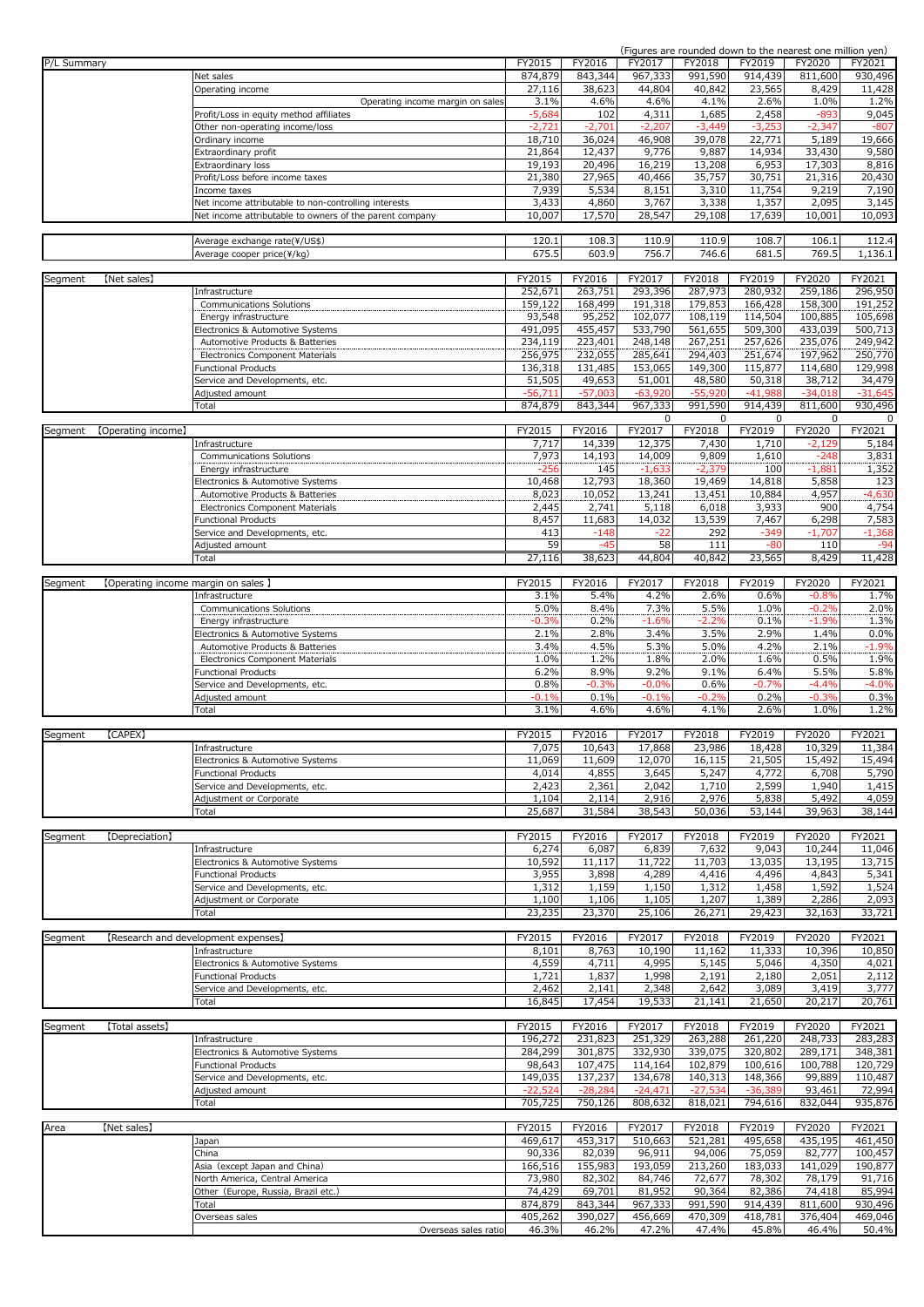| P/L |                                                         | FY2015  | FY2016   | FY2017  | FY2018   | FY2019  | FY2020  | FY2021  |
|-----|---------------------------------------------------------|---------|----------|---------|----------|---------|---------|---------|
|     | Net sales                                               | 874,879 | 843,344  | 967,333 | 991,590  | 914,439 | 811,600 | 930,496 |
|     | Cost of sales                                           | 733,943 | 689,160  | 801,411 | 824,481  | 764,200 | 682,288 | 791,804 |
|     | Gross profit                                            | 140,935 | 154,184  | 165,921 | 167,108  | 150,239 | 129,311 | 138,691 |
|     | SG&A                                                    | 113,819 | 115,560  | 121,117 | 126,266  | 126,674 | 120,881 | 127,263 |
|     | Selling expenses                                        | 36,728  | 35,724   | 39,047  | 40,044   | 38,752  | 34,621  | 38,850  |
|     | G&A expenses                                            | 77,090  | 79,836   | 82,069  | 86,221   | 87,921  | 86,260  | 88,413  |
|     | Operating income/loss                                   | 27,116  | 38,623   | 44,804  | 40,842   | 23,565  | 8,429   | 11,428  |
|     | Non-operating income                                    | 5,874   | 4,954    | 10,457  | 6,855    | 7,446   | 4,723   | 14,510  |
|     | Interest income                                         | 617     | 586      | 654     | 607      | 584     | 611     | 549     |
|     | Dividend income                                         | 1.817   | 1,501    | 1,910   | 2,765    | 2,067   | 1,690   | 1,611   |
|     | Foreign exchange gains                                  |         |          |         |          |         | 502     | 1,496   |
|     | Profit in equity method affiliates                      |         | 102      | 4,311   | 1,685    | 2,458   |         | 9,045   |
|     | Other                                                   | 3,439   | 2,763    | 3,581   | 1,796    | 2,335   | 1,918   | 1,807   |
|     | Non-operating expenses                                  | 14,281  | 7,553    | 8,352   | 8,619    | 8,240   | 7,963   | 6,272   |
|     | Interest expenses                                       | 3,715   | 3,484    | 3,977   | 4,075    | 4,326   | 3,586   | 3,375   |
|     | Foreign exchange losses                                 | 2,084   | 1,184    | 1,216   | 1,100    | 1,014   |         |         |
|     | Loss in equity method affiliates                        | 5,684   |          |         |          |         | 893     |         |
|     | Other                                                   | 2,795   | 2,884    | 3,158   | 3,443    | 2,900   | 3,484   | 2,897   |
|     | Ordinary income                                         | 18,710  | 36,024   | 46,908  | 39,078   | 22,771  | 5,189   | 19,666  |
|     | Extraordinary income                                    | 21,864  | 12,437   | 9,776   | 9,887    | 14,934  | 33,430  | 9,580   |
|     | Extraordinary loss                                      | 19,193  | 20,496   | 16,219  | 13,208   | 6,953   | 17,303  | 8,816   |
|     | Profit/Loss before income taxes                         | 21,380  | 27,965   | 40,466  | 35,757   | 30,751  | 21,316  | 20,430  |
|     | Income taxes-current                                    | 6,942   | 6,747    | 8,402   | 8,811    | 7,793   | 6,047   | 5,673   |
|     | Income taxes for prior periods                          | 717     |          |         |          |         |         |         |
|     | Income taxes - deferred                                 | 280     | $-1,212$ | $-251$  | $-5,500$ | 3,960   | 3,171   | 1,517   |
|     | Net income                                              | 13,440  | 22,430   | 32,314  | 32,446   | 18,997  | 12,097  | 13,239  |
|     | Net income attributable to non-controlling interests    | 3,433   | 4,860    | 3,767   | 3,338    | 1,357   | 2,095   | 3,145   |
|     | Net income attributable to owners of the parent company | 10,007  | 17,570   | 28,547  | 29,108   | 17,639  | 10,001  | 10,093  |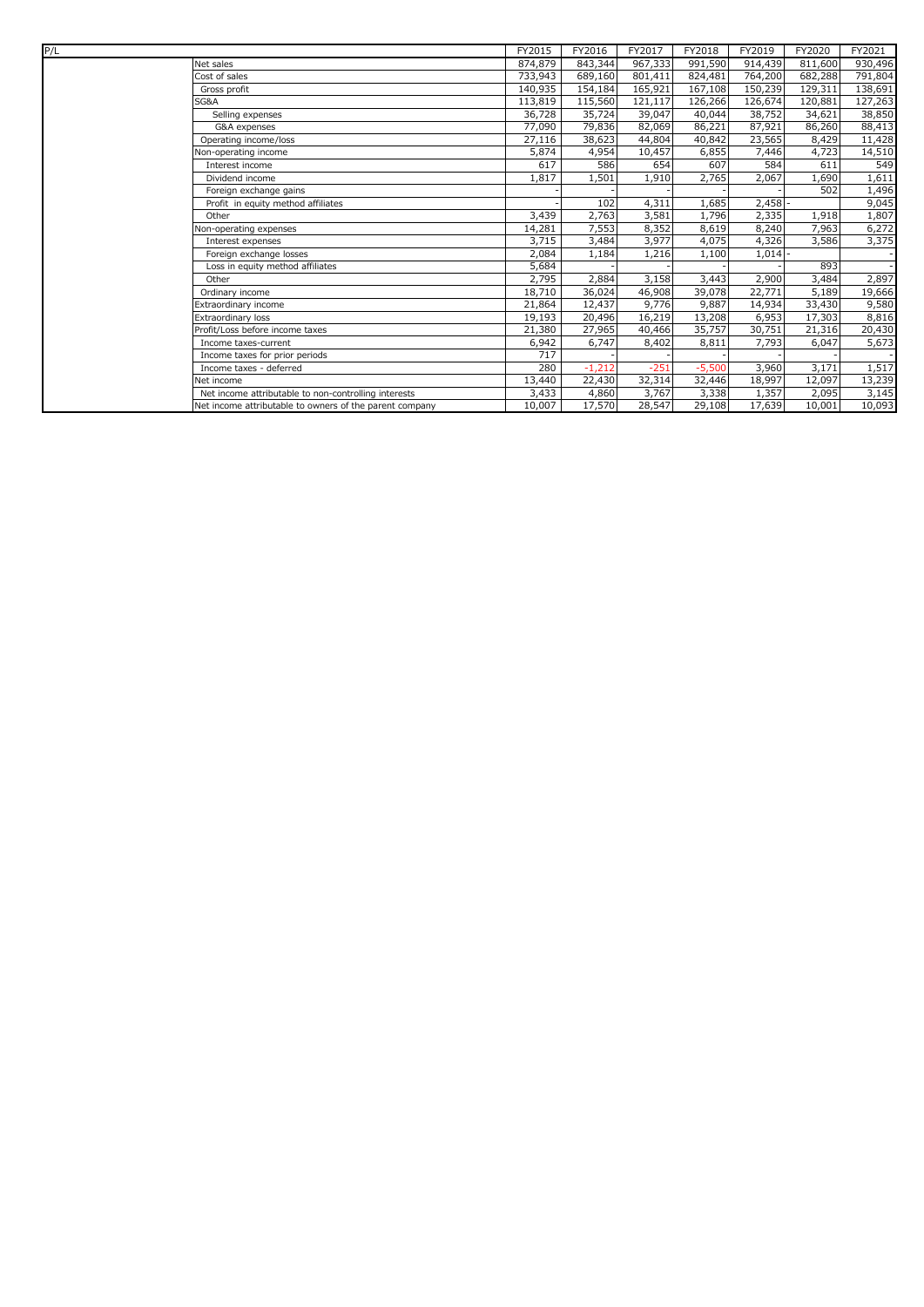| B/S             |                                                               | FY2015             | FY2016             | FY2017                   | FY2018             | FY2019             | FY2020             | FY2021                     |
|-----------------|---------------------------------------------------------------|--------------------|--------------------|--------------------------|--------------------|--------------------|--------------------|----------------------------|
|                 | Current assets                                                | 364,030            | 382,398            | 416.191                  | 420,513            | 386,179            | 429,812            | 502,963                    |
| Assets          | Cash and deposits                                             | 52,504             | 47,165             | 50,635                   | 44,628             | 54,357             | 84,362             | 65,153                     |
|                 | Notes, accounts receivable-trade and contract assets          | 187,028            | 198,864            | 224,335                  | 219,347            | 192,513            | 191,930            | 230,326                    |
|                 | Securities                                                    | 15                 | 54                 | 0                        | 2,371              | 899                | 2,923              | 3,257                      |
|                 |                                                               | 29,561             | 32,967             | 36,814                   | 40,169             | 34,550             | 38,210             |                            |
|                 | Merchandise and finished goods<br>Work in process             | 29,027             | 31,273             | 32,273                   | 36,956             | 33,849             | 34,512             | 59,932<br>40,116           |
|                 | Raw materials and supplies                                    |                    | 40,114             |                          | 45,764             | 47,462             |                    |                            |
|                 |                                                               | 34,578             |                    | 44,703<br>$\overline{0}$ |                    | $\mathbf 0$        | 48,114             | 64,067                     |
|                 | Deferred tax assets                                           | 5,292              | 8,243              |                          | 0                  |                    | 0                  | $\mathbf 0$                |
|                 | Other                                                         | 27,433             | 24,945             | 28,643                   | 32,365             | 23,801             | 30,653             | 41,157                     |
|                 | Allowance for doubtful accounts                               | $-1,412$           | $-1,231$           | $-1,215$                 | $-1,090$           | $-1,254$           | -894               | $-1,048$                   |
|                 | <b>Non-current assets</b>                                     | 341,694            | 367,727            | 392,441                  | 397,508            | 408,436            | 402,231            | 432,912                    |
|                 | Property, plant and equipment                                 |                    |                    |                          |                    |                    |                    |                            |
|                 | Buildings and structures                                      | 215,242            | 215,304            | 218,385                  | 216,932            | 229,611            | 235,399            | 246,887                    |
|                 | Machinery and delivery equipment                              | 448,824            | 457,180            | 463,538                  | 467,247            | 475,766            | 446,936            | 475,919                    |
|                 | Tools, furniture and fixtures                                 | 70,756             | 71,193             | 72,325                   | 71,977             | 74,798             | 74,520             | 75,229                     |
|                 | Land                                                          | 37,490             | 38,348             | 39,981                   | 36,777             | 36,354             | 35,127             | 35,935                     |
|                 | Leased assets                                                 | 4,765              | 4,952              | 3,808                    | 3,444              | 1,261              | 1,257              | 1,273                      |
|                 | Right of Use Assets                                           |                    |                    |                          |                    | 10,934             | 11,390             | 15,078                     |
|                 | Construction in progress                                      | 12,088             | 15,495             | 20,484                   | 36,444             | 34,529             | 27,108             | 20,074                     |
|                 | Accumulated depreciation                                      | $-592,623$         | $-596,983$         | $-601,794$               | -603,463           | $-609,037$         | -584,996           | $-610,235$                 |
|                 | Total; Property, plant and equipment                          | 196,544            | 205,490            | 216,728                  | 229,360            | 254,219            | 246,744            | 260,163                    |
|                 | Intangible assets                                             |                    |                    |                          |                    |                    |                    |                            |
|                 | Goodwill                                                      | 3,768              | 3,149              | 2,542                    | 2,751              | 2,072              | 1,450              | 573                        |
|                 | Other                                                         | 4,747              | 6,592              | 8,762                    | 9,453              | 14,022             | 18,799             | 19,947                     |
|                 | Total; Intangible assets                                      | 8,516              | 9,742              | 11,304                   | 12,204             | 16,095             | 20,250             | 20,520                     |
|                 | Investments and other assets                                  |                    |                    |                          |                    |                    |                    |                            |
|                 | Investment securities                                         | 109,028            | 125,227            | 132,270                  | 119,188            | 100,933            | 101,708            | 116,767                    |
|                 | Investments in capital                                        | 5,155              | 5,693              | 6,062                    | 6,199              | 6,466              | 8,965              | 6,082                      |
|                 | Net defined benefit asset                                     | 4,660              | 4,884              | 5,143                    | 5,633              | 5,899              | 6,859              | 8,127                      |
|                 | Deferred tax assets                                           | 6,855              | 4,013              | 6,359                    | 13,644             | 14,726             | 6,948              | 7,899                      |
|                 | Other                                                         | 13,456             | 14,087             | 15,777                   | 12,448             | 11,162             | 11,788             | 14,264                     |
|                 | Allowance for doubtful accounts                               | $-2,522$           | $-1,410$           | $-1,206$                 | $-1,172$           | $-1,065$           | $-1,034$           | $-912$                     |
|                 | Total; Investments and other assets                           | 136,633            | 152,494            | 164,407                  | 155,942            | 138,122            | 135,236            | 152,228                    |
|                 | Total assets                                                  | 705,725            | 750,126            | 808,632                  | 818,021            | 794,616            | 832,044            | 935,876                    |
|                 |                                                               |                    |                    |                          |                    |                    |                    |                            |
|                 |                                                               |                    |                    |                          |                    |                    |                    |                            |
| B/S             |                                                               | FY2015             | FY2016             | FY2017                   | FY2018             | FY2019             | FY2020             | FY2021                     |
| Liabilities and | Current liabilities                                           | 299,341            | 293,364            | 330,335                  | 331,621            | 319,647            | 315,204            | 379,716                    |
| Net assets      | Notes and accounts payable - trade                            | 100,398            | 108,087            | 124,387                  | 131,422            | 111,586            | 115,502            | 127,988                    |
|                 | Short-term debt                                               | 113,081            | 90,310             | 106,279                  | 106,710            | 110,515            | 103,523            | 115,000                    |
|                 | Bonds payable                                                 | 10,000             | 10,000             | 10,000                   | 0                  | $\Omega$           | 30,000             | 54,000                     |
|                 | Income taxes payable                                          | 4,390              | 3,287              | 4,024                    | 3,893              | 2,785              | 2,033              |                            |
|                 | Deferred tax liabilities                                      | 53                 | 8                  | 0                        | 0                  | 0                  | 0                  | 2,649<br>$\mathbf 0$       |
|                 | Provision for product defect compensation                     | 3,008              | 15,971             | 22,827                   | 28,400             | 17,711             | 4,022              |                            |
|                 | Other                                                         | 68,408             | 65,698             | 62,815                   | 61,193             | 77,048             | 60,121             | 3,045<br>77,033            |
|                 | Non-current liabilities                                       | 207,796            | 219,711            | 206,226                  | 206,488            | 201,937            | 225,222            | 242,097                    |
|                 | Bonds payable                                                 | 20,000             | 20,000             | 20,000                   | 20,000             | 30,000             | 30,000             | 40,000                     |
|                 | Long-term debt                                                | 114,764            | 132,234            | 122,227                  | 119,298            | 95,573             | 127,094            | 133,120                    |
|                 | Deferred tax liabilities                                      | 1,808              | 6,263              | 2,327                    | 1,547              | 391                | 1,388              | 2,562                      |
|                 | Provision for retirement benefits                             |                    |                    |                          |                    |                    |                    |                            |
|                 | Net defined benefit liability                                 | 51,058             | 45,178             | 43,174                   | 47,731             | 53,460             | 44,514             | 43,806                     |
|                 | Provision for environmental measures                          | 10,345             | 10,322             | 10,470                   | 10,691             | 10,396             | 10,229             | 9,343                      |
|                 | Asset retirement obligations                                  | 543                | 502                | 1,084                    | 1,246              | 1,304              | 1,323              | 1,485                      |
|                 | Other                                                         | 9,276              | 5,210              | 6,943                    | 5,972              | 10,811             | 10,673             | 11,777                     |
|                 | Total liabilities                                             | 507,137            | 513,075            | 536,561                  | 538,109            | 521,585            | 540,426            | 621,813                    |
|                 | Capital stock                                                 | 69,395             | 69,395             | 69,395                   | 69,395             | 69,395             | 69,395             | 69,395                     |
|                 | Other capital surplus                                         | 21,466             | 21,562             | 22,271                   | 22,535             | 22,787             | 23,028             | 23,178                     |
|                 | Retained earnings                                             | 90,313             | 103,942            | 128,130                  | 151,744            | 165,101            | 168,542            | 174,346                    |
|                 | Treasury shares                                               | $-280$             | $-633$             | $-613$                   | $-600$             | $-598$             | -576               | $-901$                     |
|                 | Total shareholders' equity                                    | 180,894            | 194,267            | 219,182                  | 243,074            | 256,685            | 260,388            |                            |
|                 | Valuation difference on available-for-sale securities         | 14,070             | 26,622             | 30,020                   | 21,788             | 10,950             | 13,929             |                            |
|                 | Deferred gains or losses on hedges                            | $-1,391$           | 717                | -495                     | 124                | $-1,691$           | 2,677              | 266,018<br>12,446<br>2,963 |
|                 | Remeasurements of foreign subsidiaries' defined benefit plans |                    |                    |                          |                    |                    |                    |                            |
|                 | Remeasurements of defined benefit plans                       | $-13,917$          | $-8,138$           | $-6,525$                 | $-8,391$           | $-12,810$          | $-3,829$           | $-3,024$                   |
|                 | Foreign currency translation adjustment                       | $-6,492$           | $-6,756$           | $-5,664$                 | $-8,937$           | $-12,853$          | $-13,295$          | 817                        |
|                 | Total accumulated other comprehensive income                  | $-7,731$           | 12,445             | 17,335                   | 4,584              | $-16,405$          | $-518$             | 13,201                     |
|                 | Non-controlling interests                                     | 25,424             | 30,338             | 35,552                   | 32,252             | 32,750             | 31,747             | 34,843                     |
|                 | Total net assets<br>Total liabilities and net assets          | 198,587<br>705,725 | 237,051<br>750,126 | 272,071<br>808,632       | 279,911<br>818,021 | 273,030<br>794,616 | 291,617<br>832,044 | 314,062<br>935,876         |